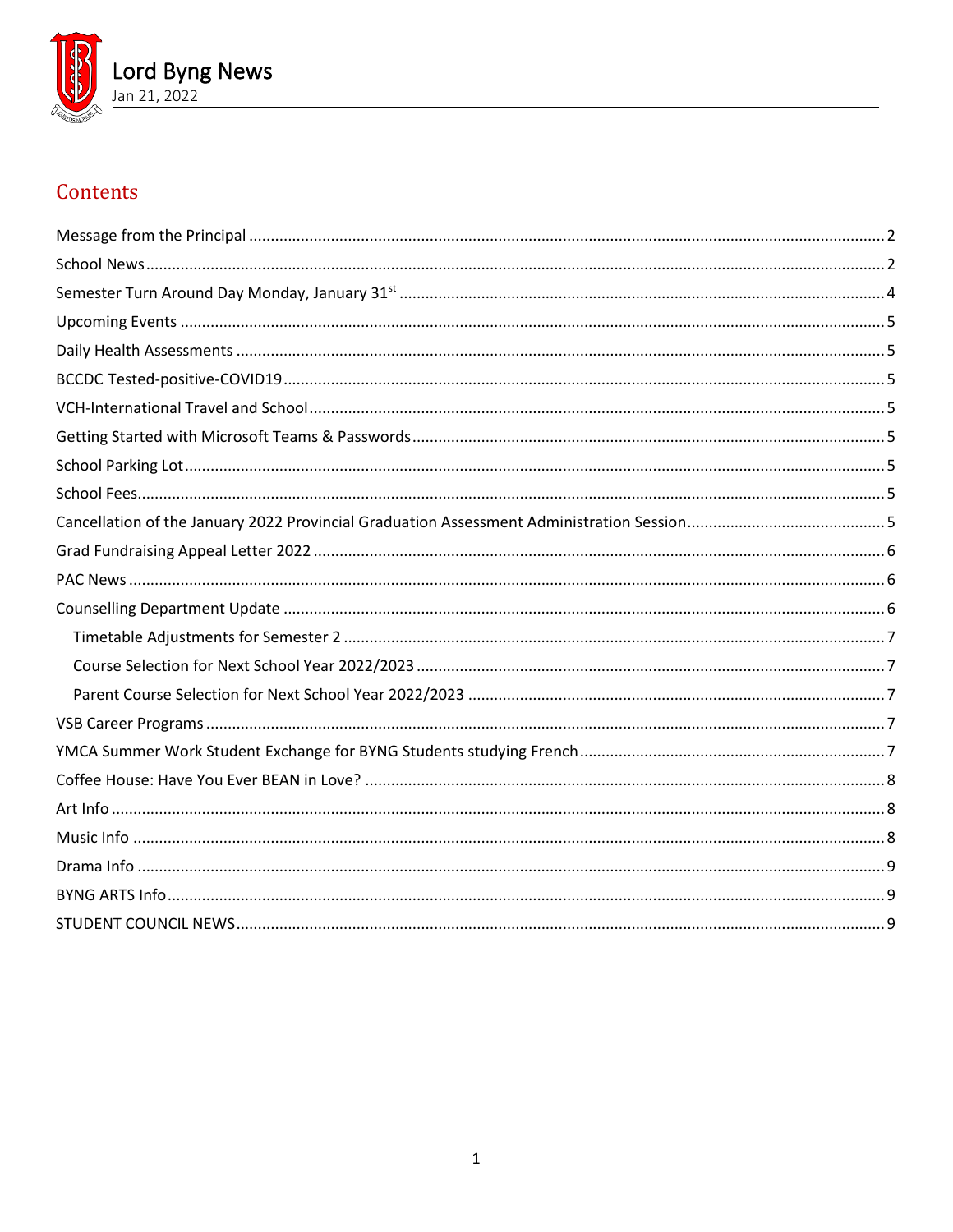# <span id="page-1-0"></span>**Message from the Principal**

Dear Lord Byng Parents, Students and Community Members,

A big thank you to our Byng parent community and our amazing PAC that met on Wednesday night and approved spending for some incredible projects here at Byng.

## **There will be an update on these key projects in next week's Friday update so stay tuned!!**

Also, just a reminder to all Grade 12 students that next week's Grade 12 students Literacy 12 Exam has been cancelled. We will be giving an update on this and other exam sessions as soon as we have been provided with new information form the Ministry of Education.

Have a great weekend and stay safe!!

<span id="page-1-1"></span>Mr. Wilmann

## **School News**

Despite the challenges of the new health restrictions, the weather and all the adaptations that needed to be made last week students successfully returned to full "in person" schooling on January 10<sup>th</sup>, 2022, at Byng Secondary School!!!



Thanks to all of you for opening doors and welcoming students back to class this week!!!!

A big focus of the week of course was getting our school ready for student returning to school which included revising our eating plans, with food and drink restricted in hallways and classrooms and only selected designated eating zones available throughout the school.

Here are some of the images form the week as we navigated through snow, ice, atmospheric rivers, and omicron!!!

One option for lunches despite the freezing weather was an outdoor dining experience.

Thanks to the VSB for delivering additional furniture for students to eat outside as well as Mr. Harlan Smith and Mr. Tony Crespo for setting up the outside furniture for lunches.

This group of students below ate lunch outside of the entrance on the Crown Steet side of the building or took to the basketball courts for extra spacing!!

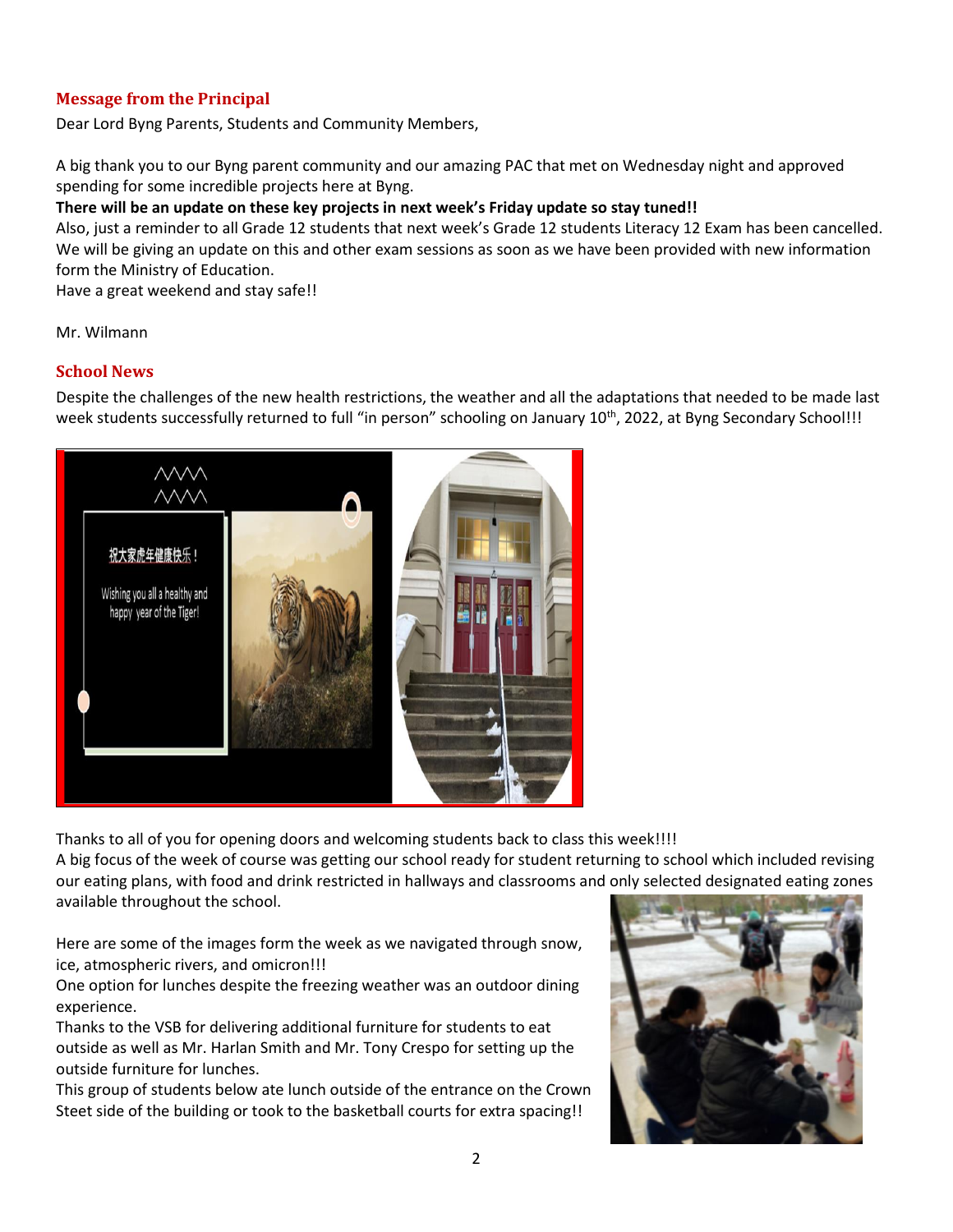Others took advantage of the new seating arrangement in the cafeteria and a big thank you to the Canwell cafeteria staff that had food service available for purchase on Tuesday.

Other locations included the large and small gyms, as well as the Crown Street Foyer, the Art Gallery, the auditorium, and the upper foyer.





Classrooms were of course in full swing with adjustments made for

appropriate safety measures that teachers had spent putting in place. These included increased distancing and spaced-out seating in Mr. Gustainis' s room (below).



In Ms. Shaw's Textiles Classroom below:





And one very creative teacher Ms. Holman who started the new year with a portable microphone to speak with the class while wearing a mask and speaking from behind a protective screen.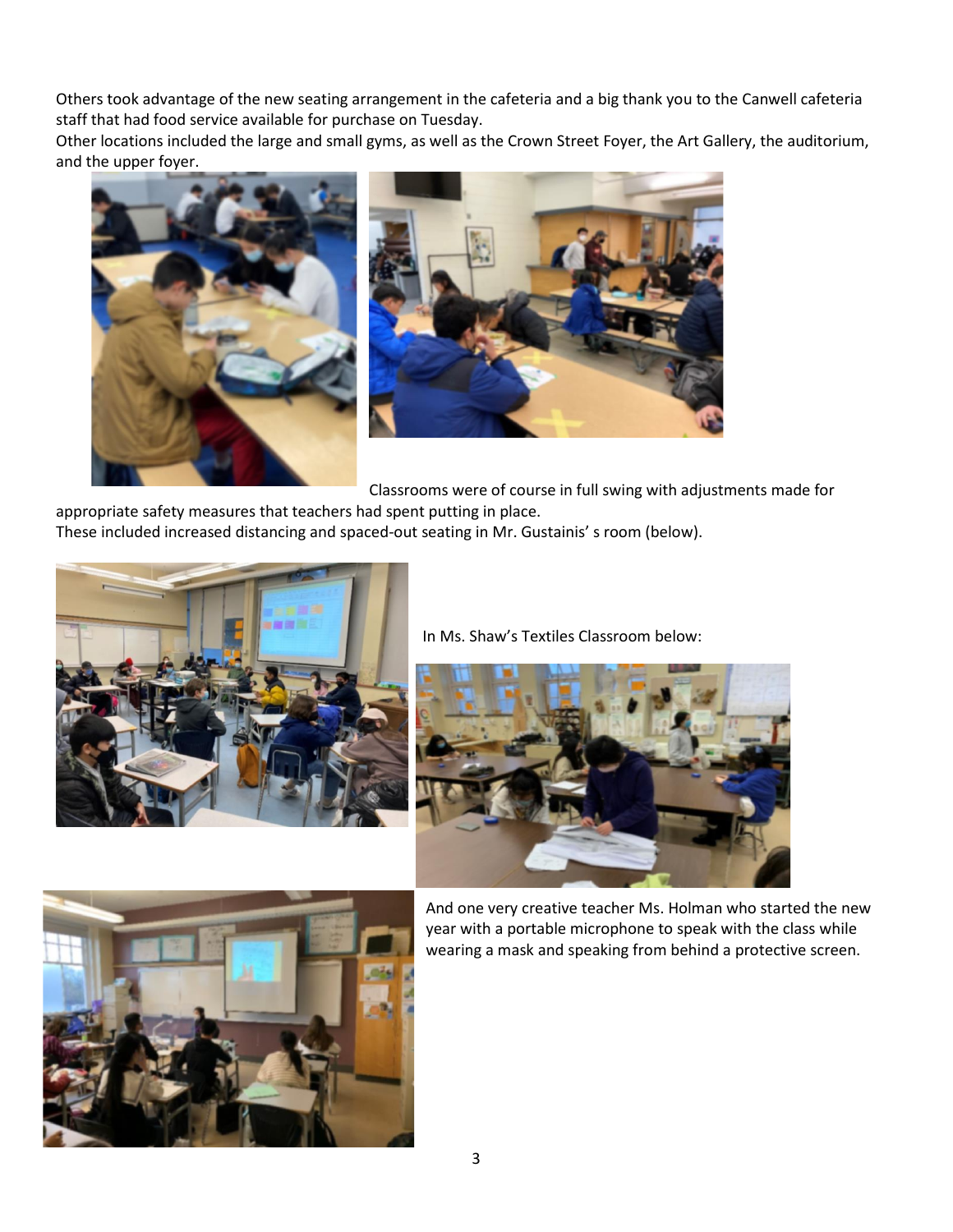And the drama continues with theatre sports in Mr. Thiessen's class in the auditorium.

As well as classes in full session a big thank you to all our coaches, sponsors, and our Athletics Director Mr. Kevin Sandher that allowed for our athletics teams to get back into action.

Although spectators are currently not permitted to attend either home or away games under our new guidelines our teams were able to play.

The Senior Boys Team travelled to John Oliver Secondary School last week for an exciting game!





The Health and Safety Committee will continue to revise and review all safety protocols that are currently in place and will make changes in line with the public health authority and VSB guidelines.

On another note, just around the corner are the Lunar New Year Celebrations which this year will commemorate the Year of the Tiger and as a community we will be planning for the week of February  $7<sup>th</sup>$  for the Lunar New Year's Commemoration at the school.

A big thanks to the Lunar New Year Planning Committee led by our amazing Settlement Worker Ms. Janet Chung and team of student volunteers from the 3-B Club!!!

<span id="page-3-0"></span>Thanks everyone for all that you do, once again 2022, the Year of the Tiger will be like no other!!!

# **Semester Turn Around Day Monday, January 31st**

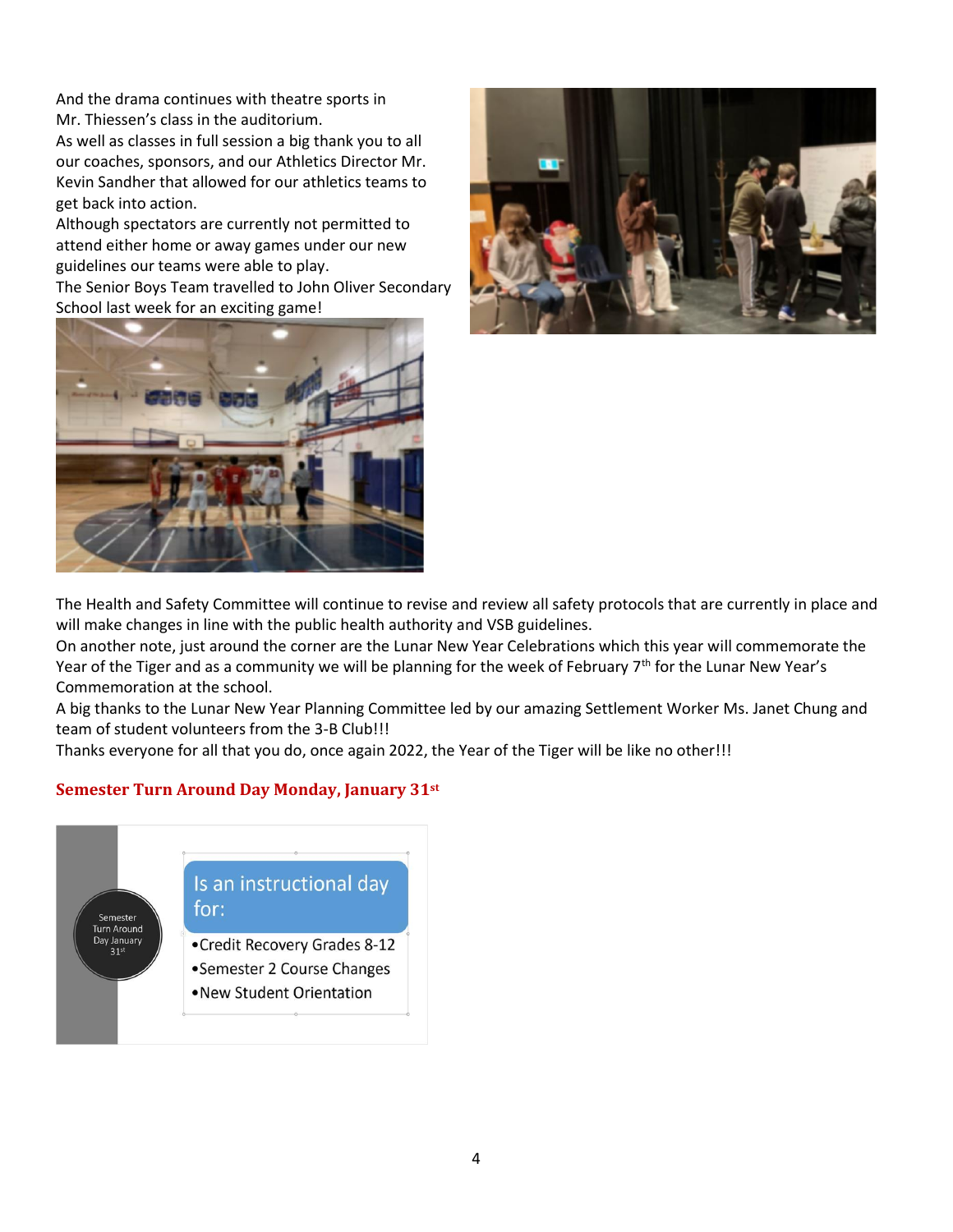# <span id="page-4-0"></span>**Upcoming Events**



## <span id="page-4-1"></span>**Daily Health Assessments**

<span id="page-4-2"></span>Please click [HERE](https://www.vsb.bc.ca/schools/lord-byng/About-Us/news/_layouts/15/ci/post.aspx?oaid=83358e43-c83d-4c0a-9e7a-27234982de44&oact=20001) for more information.

## **BCCDC Tested-positive-COVID19**

<span id="page-4-3"></span>Please click [HERE](https://www.vsb.bc.ca/schools/lord-byng/About-Us/Publications/Documents/sbfile/220114/BCCDC%20Tested-positive-COVID19.pdf) for more information if you or your family member tested positive for COVID.

# **VCH-International Travel and School**

<span id="page-4-4"></span>Please click **HERE** regarding International Travel.

## **Getting Started with Microsoft Teams & Passwords**

Please click on link [HERE](https://www.vsb.bc.ca/schools/lord-byng/About-Us/Publications/Documents/Getting%20Started%20with%20Microsoft%20Teams%20Jan%207%202022.pdf) for instructions.

# <span id="page-4-5"></span>**School Parking Lot**

Dear Parents, Due to a serious safety issue, we are asking all parents to:

- please do not park on Wallace Street
- please do not drive through the staff parking lot
- please do not use the drive through at the Lord Byng frontentrance

[If you need to drop off y](https://vsb.schoolcashonline.com/)our child, please consider doing so a few blocks away. We appreciate your cooperation inmaking sure that the safety of your child is of the utmost [importance](https://www.vsb.bc.ca/Student_Support/General_Resources/school-fees/Pages/OnlinePayment.aspx) to us.

[Thank you,](https://www.vsb.bc.ca/_layouts/vsbwww/arch/default/files/KEV-Translations/Chinese.pdf) Mr. Wilmann

#### <span id="page-4-6"></span>**School Fees**

**\$ [Pay a school fee now](https://vsb.schoolcashonline.com/)** https:/[/www.vsb.bc.ca/Student\\_Support/General\\_Resources/school-fees/Pages/OnlinePayment.aspx](http://www.vsb.bc.ca/Student_Support/General_Resources/school-fees/Pages/OnlinePayment.aspx) https:/[/www.vsb.bc.ca/\\_layouts/vsbwww/arch/default/files/KEV-Translations/Chinese.pdf](http://www.vsb.bc.ca/_layouts/vsbwww/arch/default/files/KEV-Translations/Chinese.pdf)

## <span id="page-4-7"></span>**Cancellation of the January 2022 Provincial Graduation Assessment Administration Session**

**Literacy 12 Exams cancelled:** Due to the ongoing challenges presented by the pandemic, the January administration session of the provincial graduation assessments is cancelled. No Grade 12 students who are on track to graduate in the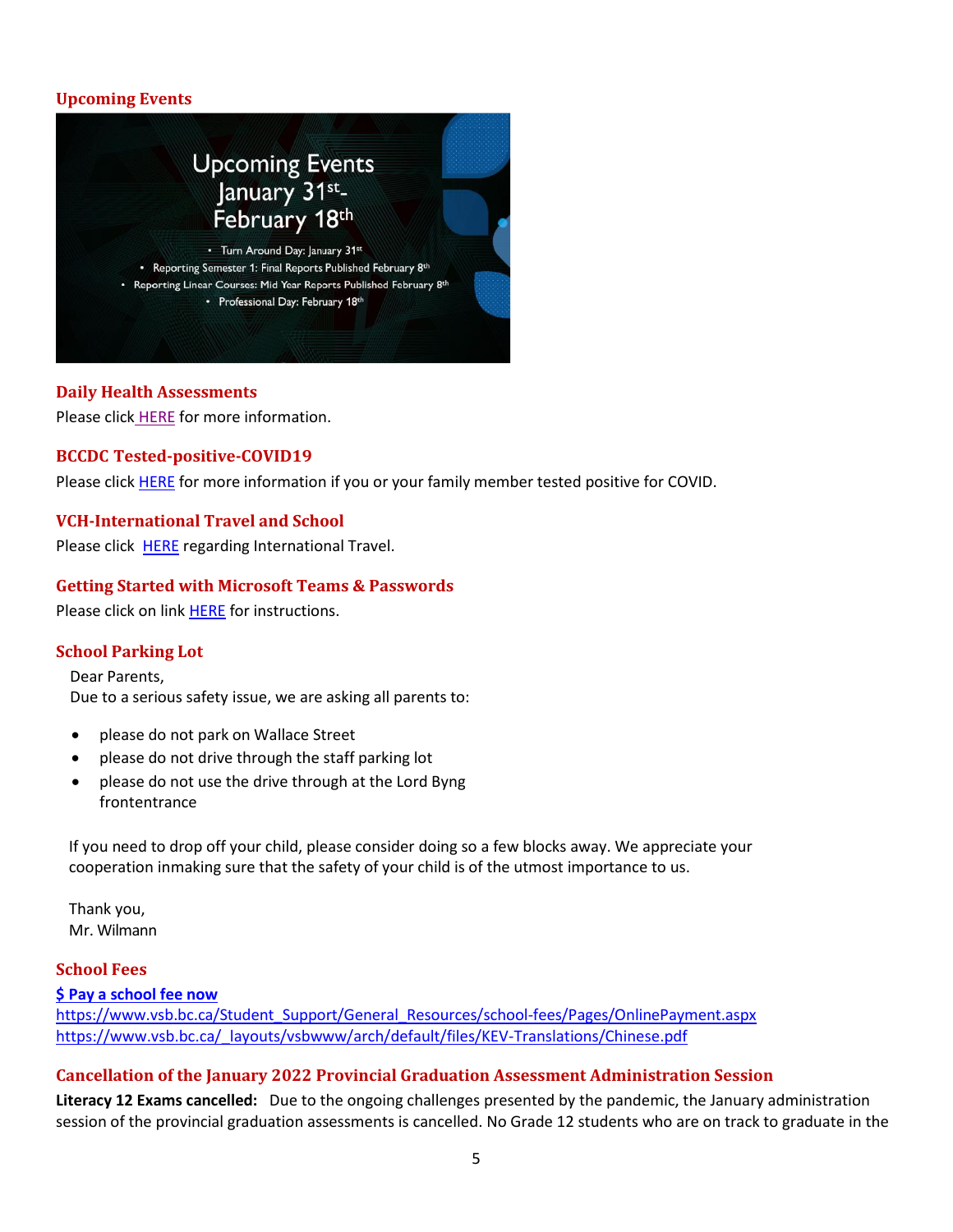2021/22 school year will be impacted by this cancellation. Further information on upcoming sessions will be provided by mid-February, including a question and answer document to support conversations with students and parents.

# <span id="page-5-0"></span>**Grad Fundraising Appeal Letter 2022**

Please click [HERE](https://www.vsb.bc.ca/schools/lord-byng/Families/Grad%20Parent%20Page/Documents/sbfile/220120/Grad%20Fundraising%20Appeal.pdf) for the Grad fundraising appeal letter. Please click [HERE](https://www.vsb.bc.ca/schools/lord-byng/Families/Grad%20Parent%20Page/Documents/sbfile/220121/Chinese%20Grad%20Fundraising%20Appeal%202022_2.pdf) for the Chinese translation.

# <span id="page-5-1"></span>**PAC News**

Dear Byng families,

**PAC Meeting and A VERY BIG THANK-YOU!** Thanks to everyone who was able to join us at the PAC Meeting this week. At the meeting we announced that our Byng community **donated more that \$75,000 to the annual fundraising campaign. This is truly incredible and we want to express our sincere appreciation to the over 200 families who contributed including several who made very generous gifts – THANK-YOU!!!.** It is hard to put into words how amazing it is that collectively we were able to raise these funds so that a number of very important projects could be fully funded including, completing the upgrade to the auditorium, new equipment for the weight room, a new computer animation lab and a new science lab. These are all projects that Byng staff have wanted for a very long time, and they also reflect a lot of extra time and energy that staff contribute to enhance the learning experience at the school. Mr. Wilmann also advised at the meeting that the Science Lab will be operational by September - our thanks to him, the science teachers and other VSB staff who worked to creatively come up with a solutions to covert the space.

For those of you who could not join us, a link to the recorded meeting is below.

PAC Meeting January 19th, 2022

[https://us02web.zoom.us/rec/share/JiEpiAx2wlZ0VDPNtKEgeL2mUn4cfD4USqYoPuVAF0rgoz8yNvMGVNYdlsvBmA6K.vf](https://us02web.zoom.us/rec/share/JiEpiAx2wlZ0VDPNtKEgeL2mUn4cfD4USqYoPuVAF0rgoz8yNvMGVNYdlsvBmA6K.vfqEMWJTNvP33TZK) [qEMWJTNvP33TZK](https://us02web.zoom.us/rec/share/JiEpiAx2wlZ0VDPNtKEgeL2mUn4cfD4USqYoPuVAF0rgoz8yNvMGVNYdlsvBmA6K.vfqEMWJTNvP33TZK)

Access Passcode: #LBPAC2022 *Please note link will be available for seven days.*

# **Please support Grad Fundraising:**

Every year, the Byng Parent Grad Committee raises funds to help support the celebrations of our school's well-deserved graduates. These celebrations include the Grad Dinner & Dance and Grad Prom, and the costs to ensure a memorable Grade 12 graduation are significant. As well as doing their own student committee fundraising, students are still required to purchase tickets and the goal each year is to keep these ticket costs as low as possible. The committee has launched their annual fundraising campaign to raise \$50,000 to offset the cost of the Dinner Dance. All donation over \$20 are tax receiptable. For more details please visit[: https://www.lordbyngpac.com/grad-fundraising](https://www.lordbyngpac.com/grad-fundraising)

To make a donation go to <https://vsb.schoolcashonline.com/Fee/Details/1869/196/false/true/> Choose "Fund Destination." And select S-LORD BYNG from the drop-down menu. Please include **Grad Donation 2022 – Grad Dinner/Dance Sponsorship** in the "Message to School Board"

Grad Bottle Drive Postponed to February 5<sup>th</sup> - Please continue to save all your bottles and cans (no milk containers please) until February 5th to help support your Byng grads! The drop off will now be **Saturday, February 5th from 10am to 2pm in the Teacher Parking Lot. Thank You! Your Grad Student and Parent Committees**

For any other PAC related inquiries please email us at **lordbyngschoolpac@gmail.com**.

Look forward to connecting with you soon!

# <span id="page-5-2"></span>**Counselling Department Update**

A to Gr – Ms. Boyd [aboyd@vsb.bc.ca](mailto:aboyd@vsb.bc.ca) Gs to  $L - Ms$ . Radic  $\frac{r \cdot \cos \theta}{r}$  radic@vsb.bc.ca M to Te – Ms. Smith [msmith@vsb.bc.ca](mailto:msmith@vsb.bc.ca)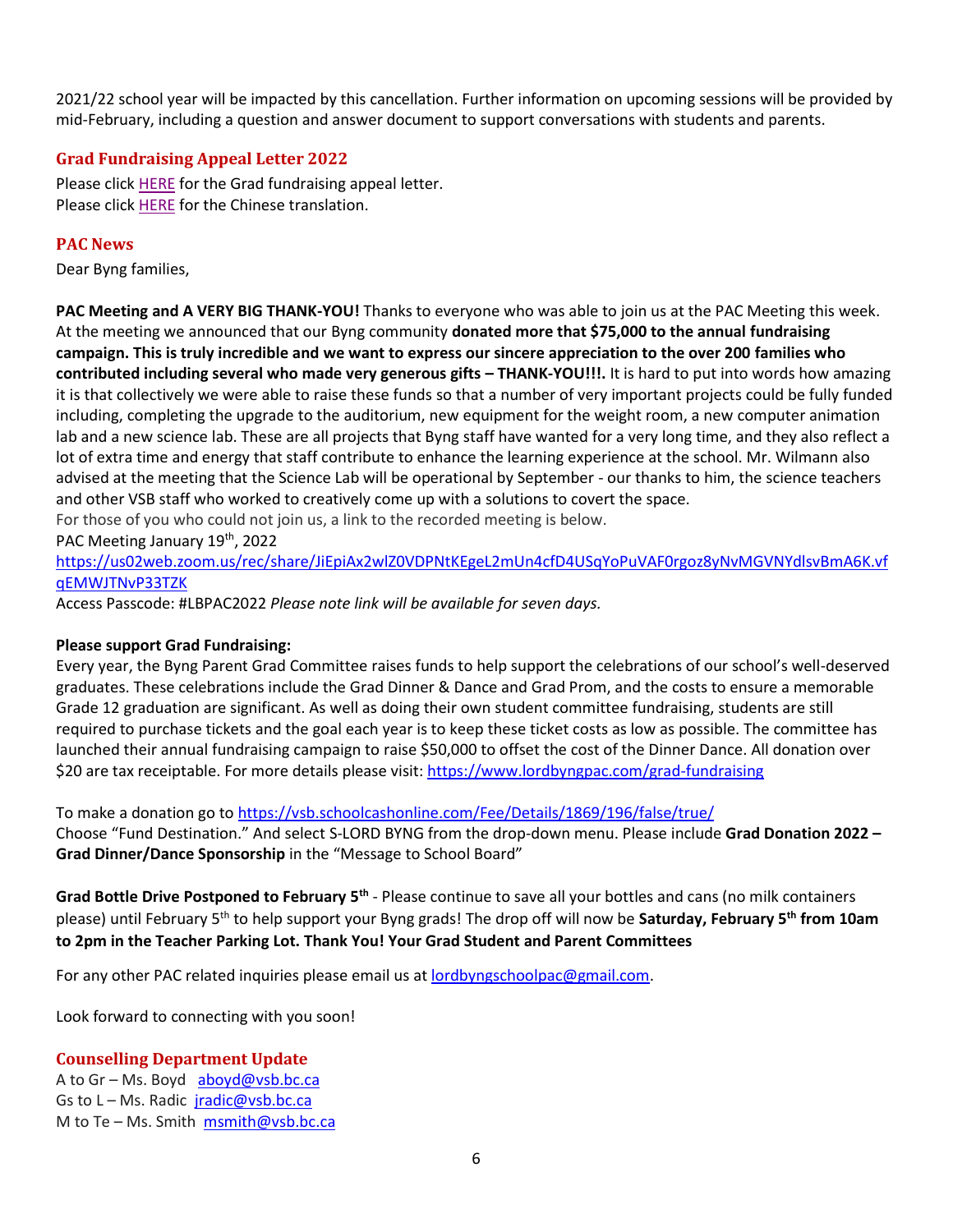## <span id="page-6-0"></span>Tf to  $Z$  – Ms. Birsan ibirsan@vsb.bc.ca

## *Timetable Adjustments for Semester 2*

Any students who need their timetable adjusted for Semester 2 (Feb. 1 is the first day of classes for Sem. 2), please come and see your counsellor during the week of Jan. 24. We also would like to encourage all students to log into MyEd and check their timetables for Semester 2.

## <span id="page-6-1"></span>*Course Selection for Next School Year 2022/2023*

Students can start to look at the LB website: [Course-Planning](https://www.vsb.bc.ca/schools/lord-byng/Guidance-and-Support/Course-Planning/Pages/default.aspx) . Counsellors are working hard to get all the information updated on the school website as soon as possible. We will also be announcing the exact dates for our course selection presentations soon. Deadline for entering your choices into MyEd will be March 1,2022.

## <span id="page-6-2"></span>*Parent Course Selection for Next School Year 2022/2023*

#### Dear Parents,

We have worked closely with PAC to organize two evening presentations for our upcoming course selection process. The junior presentation (gr. 8s and 9s) will be on Wednesday, February 9 at 7 pm. Ms. Boyd will present this information. Following this, we will host the senior presentation (for gr. 10s and 11s) on Thursday, February 10 at 7 pm. This one will be hosted by Ms. Smith. Both of these presentations will be via ZOOM and the link for the meetings will be sent closer to the dates. In the meantime, feel free to mark your calendars and take a look at LB website: [Course-](https://www.vsb.bc.ca/schools/lord-byng/Guidance-and-Support/Course-Planning/Pages/default.aspx)[Planning](https://www.vsb.bc.ca/schools/lord-byng/Guidance-and-Support/Course-Planning/Pages/default.aspx) . Note: we are still working on updating our LB Course planning page.

## <span id="page-6-3"></span>**VSB Career Programs**

Do you know a grade 10, 11, or 12 student considering a career in the **skilled trades**, **technology**, or **health care**? Then you need to know more about what VSB Career Programs has to offer! Grade 10 or 11 students who apply could get a headstart on career training and the school district pays the tuition. That's right, **free tuition** and a chance to get started early on training or an apprenticeship while still graduating on-time.

Grade 12 students interested in an apprenticeship in a construction trade could start early, earn credits towards graduation, and start earning a paycheque as early as Semester 2 of this school year. Check out our recent [Instagram](https://www.instagram.com/p/CYsh_giLhsQ/?utm_medium=copy_link) [post](https://www.instagram.com/p/CYsh_giLhsQ/?utm_medium=copy_link) for more information.

For more information about what VSB Career Programs has to offer, visit [http://bit.ly/cp\\_tv,](http://bit.ly/cp_tv) or speak to a school counsellor.

With thanks,



**Mark Reid** (he/him/his) District Resource Teacher – Career Education Support VSB Career Programs

CES Regional Director – Metro West

**Phone**: 604.992.4963 **Find me at [linktr.ee/reidvsb](https://can01.safelinks.protection.outlook.com/?url=https%3A%2F%2Flinktr.ee%2Freidvsb&data=04%7C01%7Cdoriss%40wesgar.com%7Cf50fdfd9763d4695482308d9bf8189a4%7Cf79dbe32b7214037b1575addcd866e7c%7C1%7C0%7C637751385694290670%7CUnknown%7CTWFpbGZsb3d8eyJWIjoiMC4wLjAwMDAiLCJQIjoiV2luMzIiLCJBTiI6Ik1haWwiLCJXVCI6Mn0%3D%7C3000&sdata=DCV3rRRHUjiN0DLu1qLluu4M0%2Fp6JAvKRiMKfya26JY%3D&reserved=0) Twitter/IG:** @mmgreid

## <span id="page-6-4"></span>**YMCA Summer Work Student Exchange for BYNG Students studying French**

Dear parents, if your child will be **16 or 17** this summer, the YMCA has an incredible **exchange opportunity** in Québec. This 6-week program allows students to practice their French, work a summer job and get paid. For more information: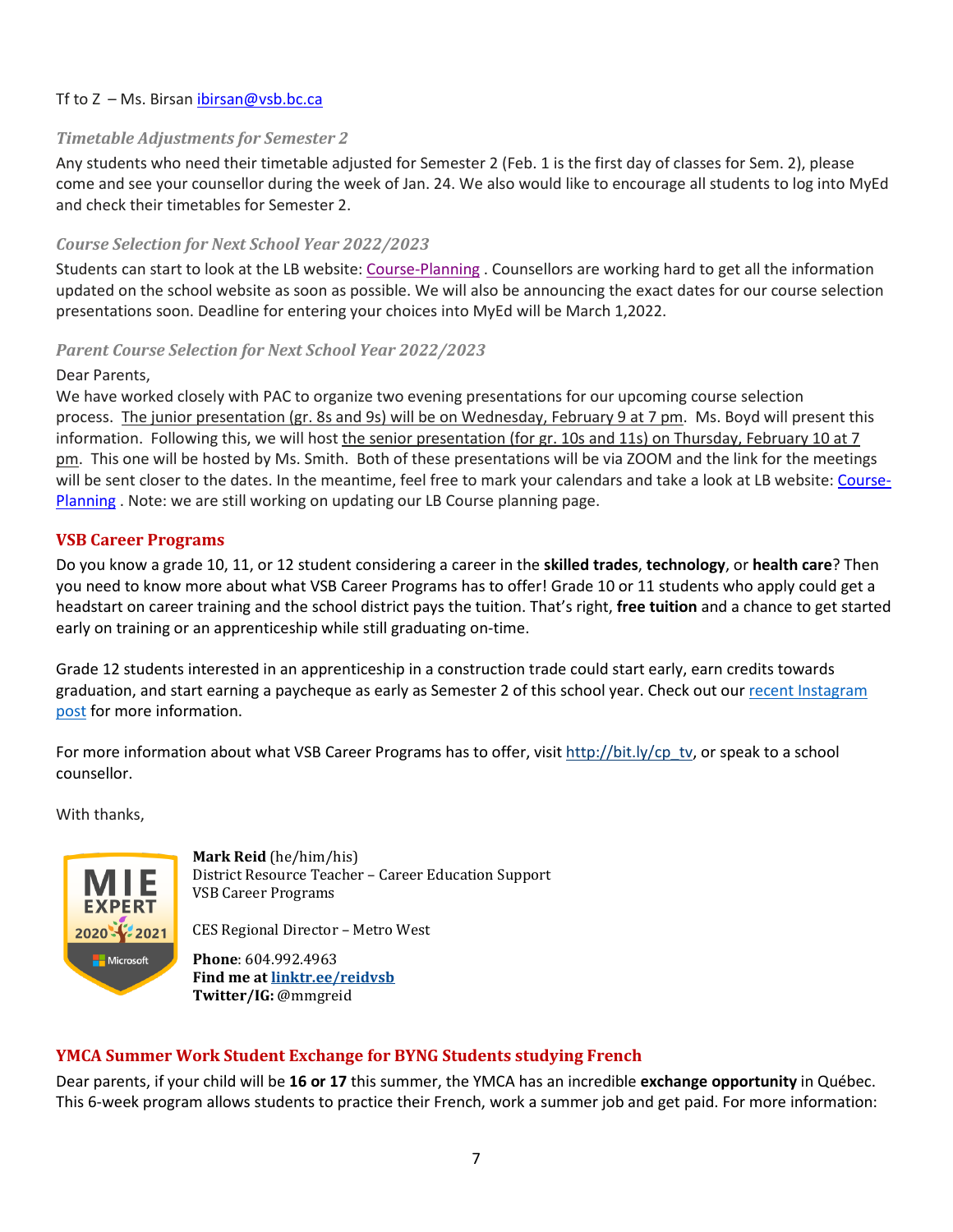## <span id="page-7-0"></span>**Coffee House: Have You Ever BEAN in Love?**

Join us, online, for our next coffee house on Valentine's Day, February 14<sup>th</sup> at 4:15. Show your love for the arts by performing or by being in the online audience from the comfort of your own home. Bingo returns and we will have draw prizes for Byng Arts passport completion.

Sign up to perform using the link below (open to all students):

#### <span id="page-7-1"></span>[REGISTER TO PERFORM](https://docs.google.com/forms/d/e/1FAIpQLSdLGsHL_2f-E7o0pHi2TUg0XmucjMEmX3II2gN4Esia8rOkkA/viewform)

#### **Art Info**

#### **Lord Byng Gallery - Call For ARTwork**

The gallery walls are empty and we want you to help brighten up this space with your painting, sculptures, drawings, and photos. Bring your work in this week and next and drop them off in the gallery (by the office door at the back of the room). Make sure to label the back of the work with your name and contact info.

<span id="page-7-2"></span>We look forward to seeing your work!!!

## **Music Info**

#### **Henhouse Express Annual Contest for Budding Songwriters – Deadline Jan 31st**

Last year, we at the Henhouse Express started a contest for young songwriters and this year we're back at it. We're taking submissions now, and will pick the top 3 songs in January. As long as you can provide a track of you singing (we can help, or maybe you know someone locally that can), we will do the rest. You'll have a fully recorded and mixed song by some of the best players around!

To Enter:

- You must be under 20 years old to enter. (If you are 17 or under, please have a parent or guardian contact us instead)
- Send us a rough version of your ORIGINAL song (covers are cool, but we want to hear yours). The quality of recording is not important - you can just sing and play it into your phone.
- [EMAIL](mailto:steve@thehenhousestudio.com?subject=Henhouse%20Express%20Junior%20Contest) us your song here, and tell us a bit about it. An MP3 file is best. Please no video links, soundcloud links, etc. **Emailed MP3's only please!**

Find out more: <https://www.stevedawson.ca/hhx-junior>

## **MEIPC Online Piano Competition**

The MEIPC Online Piano Competition will be held in 2022 February and August!

The aim of our competition is not only to find pianists with strong talent but also to encourage musicians in this difficult year.

Due to the pandemic, we accept recordings through our website only.

DEADLINE Spring : 28th Feb, 2022 Autumn : 31st Aug, 2022

HOW TO APPLY Submit your video links when applying through our website [www.themeipc.com](http://www.themeipc.com/)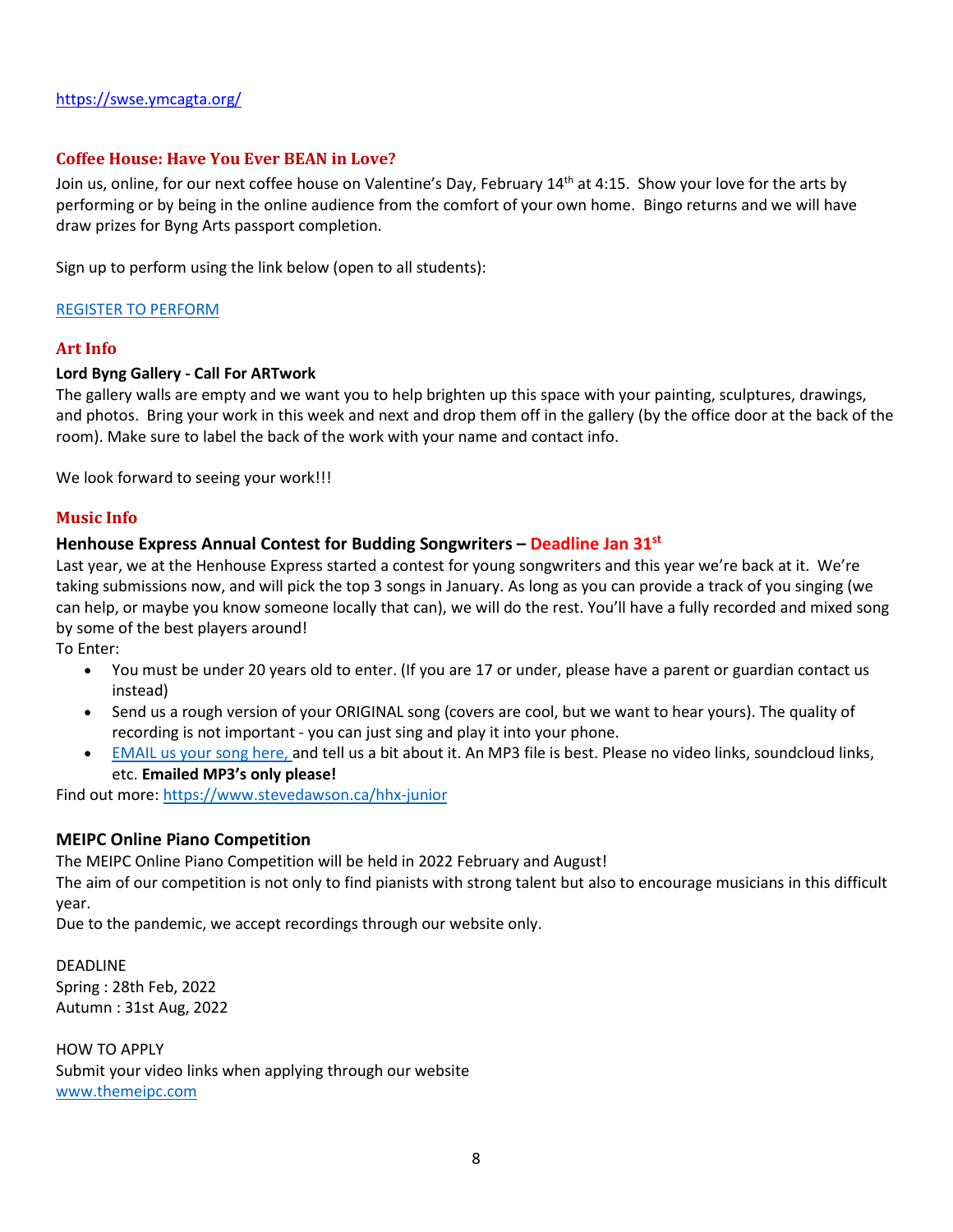# <span id="page-8-0"></span>**Drama Info**

# **Arts Club Education Presents: Master Workshop Series**

Join the Master [Workshop](https://ca.apm.activecommunities.com/artsumbrella/Activity_Search?txtActivitySearch=Master%20Workshop%20Series&applyFiltersDefaultValue=true&cat=Classes) Series, a unique program for youth offered by the Arts Club and Arts Umbrella! This eightclass series offers budding actors aged 13–18 a chance to hone their skills and learn from the industry's best as they explore podcasting, puppetry, fight choreography, physical theatre, and more! Cost: \$50 per workshop. Classes will take place on select weekends, from November to June, on Granville Island (either Arts Umbrella or the Arts Club's Granville Island Stage)

Next Up is Fight Choreography on Jan 30th

#### <span id="page-8-1"></span>[REGISTER](https://ca.apm.activecommunities.com/artsumbrella/Activity_Search?txtActivitySearch=Master%20Workshop%20Series&applyFiltersDefaultValue=true&cat=Classes) HERE

## **BYNG ARTS Info**

#### **New Applicants to the Program**

Thank you to everyone who completed the application by the deadline.

We are currently reviewing the information that you submitted and will reach out in the next two weeks with requests for additional invitation and invites for interviews for those who have been shortlisted.

Please visit our website for the most up to date information: <http://byng2.vsb.bc.ca/byngarts/>

Best of Luck to all the applicants.

## **Byng Arts Passport: [passport.lordbyng.net](http://passport.lordbyng.net/)**

Passports are due. Make sure that you are on track. You need a minimum of 5 events by Monday, January 24th, but more is more better!! (Everyone who completes the minimum will be put into a draw prize, people with more events will have their names put in more times).

We will review the passports again in June. At that point, you will need 5 new events unlocked.

If you are having trouble with the passport, make sure to get it dealt with right away. Come and see Mr. Hartley-Folz, mornings in the Gallery or email him at [jhartley@vsb.bc.ca.](mailto:jhartley@vsb.bc.ca)

# Good luck – *you can't get smART without ART!*

## <span id="page-8-2"></span>**STUDENT COUNCIL NEWS**

Student council meets every Thursdays on Teams and in face to face in room A226. Everyone is welcome, use the link below to go to the Student Council Channel and start to get involved: [STUDENT](https://teams.microsoft.com/l/channel/19%3a23116d8f7c5446fd8b43fbca0cdece3a%40thread.tacv2/Student%2520Council%2520Channel?groupId=0f991a6a-610f-435e-92af-4cad2f2e7c25&tenantId=0b8a2e58-7b30-4a08-bab7-d75559e0e3a5) COUNCIL ON TEAMS

#### **Meeting Details: January 20, 2022**

**Have You Ever Bean in Love?** Although it was tough coming back from winter break and facing new issues with Omicron, we are excited to tell you that our next coffee house is still on! Due to restrictions, we are following the best course of action – which means that the coffee house will be completely virtual for everyone's safety. In this week's meeting, we decided a name for our coffeehouse: "Have You Ever Bean in Love?" and set our date and time tentatively for February 14th at 4:15 PM.

The performance application form is on Teams and further information is coming out soon! Since this coffee house will be on Valentine's Day, we're hoping to see a couple dramatic monologues about your undying (or dying) love for someone among the performances (and maybe some bad poetry?).